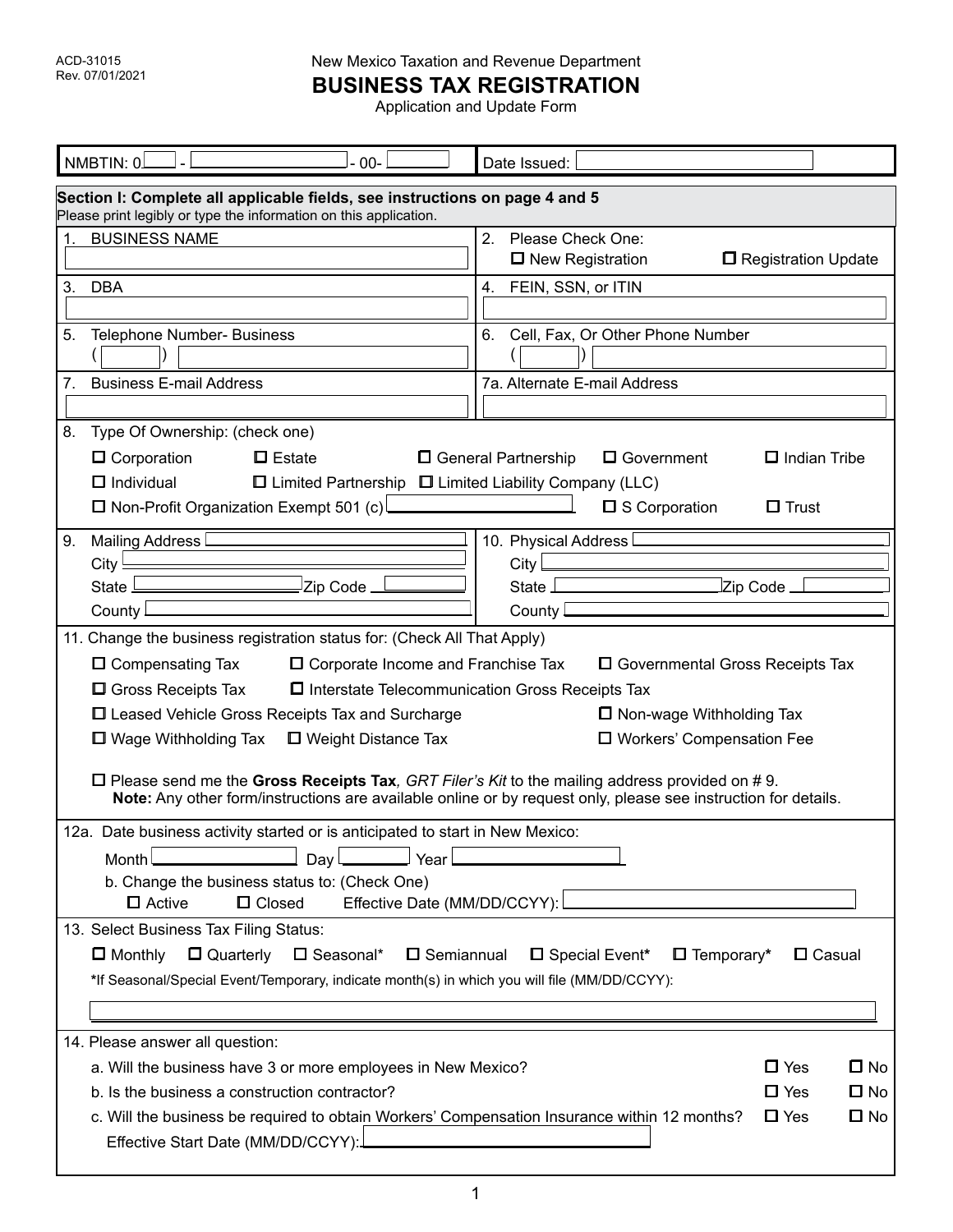# New Mexico Taxation and Revenue Department **BUSINESS TAX REGISTRATION**

Application and Update Form

15. List Owners, Partners, Corporate Officers, Association Members, Shareholders, Managers, Officers, General Partners, and Proprietors.(Attach separate sheet(s) if necessary)

| <b>First Name</b>                    | Last Name            |
|--------------------------------------|----------------------|
| Social Security Number (SSN or ITIN) | Title                |
| Mailing Address (Number and Street)  | <b>Phone Number</b>  |
| City, State, and Zip Code            | <b>Email Address</b> |

| <b>First Name</b>                    | Last Name            |
|--------------------------------------|----------------------|
| Social Security Number (SSN or ITIN) | Title                |
| Mailing Address (Number and Street)  | <b>Phone Number</b>  |
| City, State, and Zip Code            | <b>Email Address</b> |

| <b>First Name</b>                    | Last Name            |
|--------------------------------------|----------------------|
| Social Security Number (SSN or ITIN) | Title                |
| Mailing Address (Number and Street)  | <b>Phone Number</b>  |
| City, State, and Zip Code            | <b>Email Address</b> |

| <b>First Name</b>                    | Last Name            |
|--------------------------------------|----------------------|
| Social Security Number (SSN or ITIN) | Title                |
| Mailing Address (Number and Street)  | <b>Phone Number</b>  |
| City, State, and Zip Code            | <b>Email Address</b> |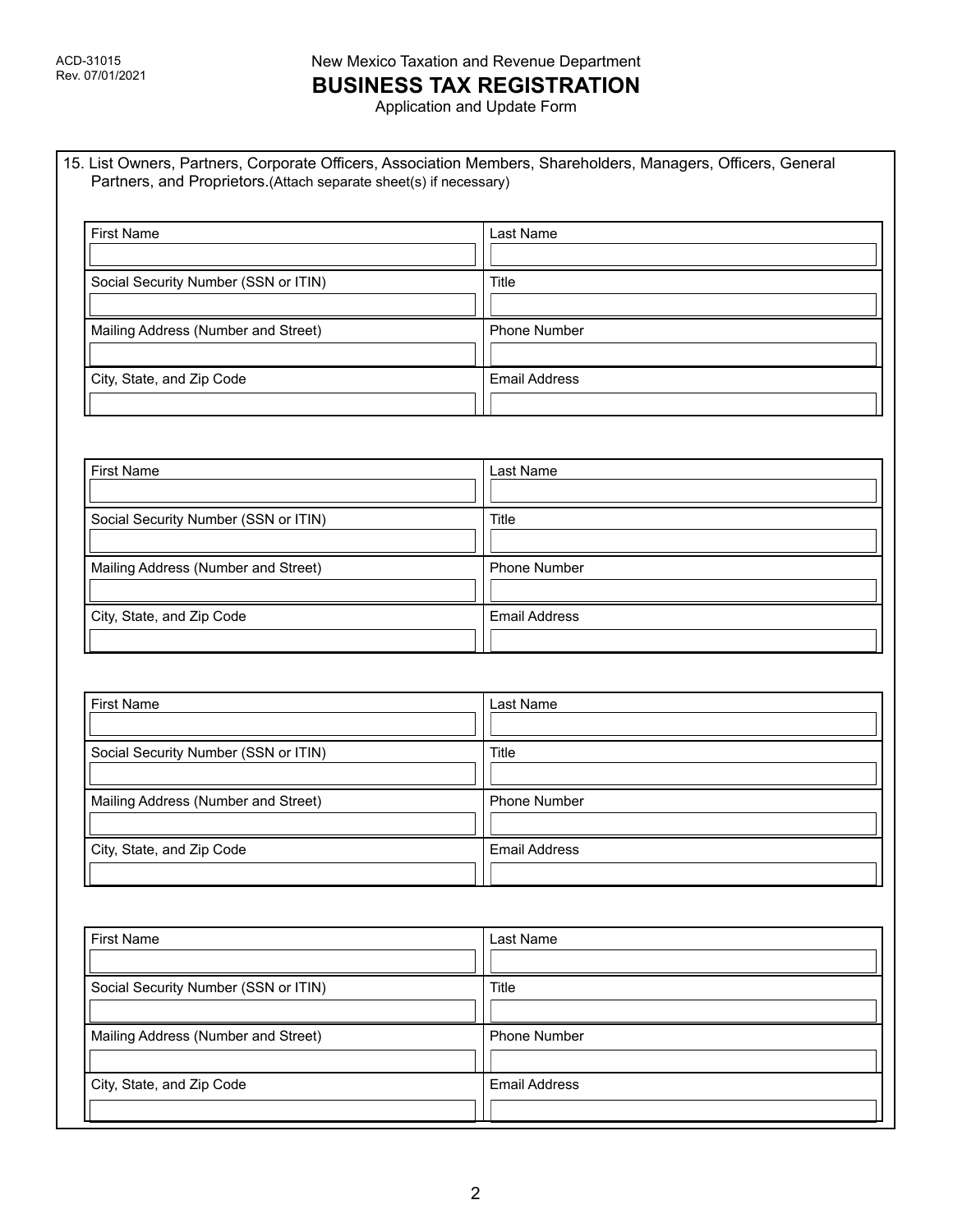**BUSINESS TAX REGISTRATION**

Application and Update Form

| 16. Method of accounting<br>$\Box$ Cash                                                                       |                                              | 17. Please check all that apply:<br>a. Does the business have a physical presence in New Mexico? |                                    |               |                 |                                 | Yes<br>O        | No<br>□       |        |
|---------------------------------------------------------------------------------------------------------------|----------------------------------------------|--------------------------------------------------------------------------------------------------|------------------------------------|---------------|-----------------|---------------------------------|-----------------|---------------|--------|
|                                                                                                               |                                              | b. Is the business a marketplace provider?                                                       |                                    |               |                 |                                 |                 | □             | ◘      |
| <b>DAccrual</b>                                                                                               |                                              | c. Is the business a marketplace seller?<br>О                                                    |                                    |               |                 |                                 | о               |               |        |
| 18. Give a brief description of nature of business:                                                           |                                              |                                                                                                  |                                    |               |                 |                                 |                 |               |        |
|                                                                                                               |                                              |                                                                                                  |                                    |               |                 |                                 |                 |               |        |
| 19. I declare that the information reported on this form and any attached supplement(s) are true and correct: |                                              |                                                                                                  |                                    |               |                 |                                 |                 |               |        |
| <b>Print Name</b>                                                                                             |                                              | Signature                                                                                        |                                    |               |                 | <b>Title</b>                    |                 | Date          |        |
| Section II: Complete this section if you answered question 13 as a monthly, quarterly, or semi-annual filer.  |                                              |                                                                                                  |                                    |               |                 |                                 |                 |               |        |
| 20. Liquor License Type/Number                                                                                |                                              |                                                                                                  | 21. Secretary of State Business ID |               |                 | 22. Contractor's License Number |                 |               |        |
|                                                                                                               |                                              | Number                                                                                           |                                    |               |                 |                                 |                 |               |        |
|                                                                                                               |                                              |                                                                                                  |                                    |               |                 |                                 |                 |               |        |
| $\Box$ Add<br>$\square$ Delete                                                                                | $\Box$ Change                                | $\Box$ Add                                                                                       | $\square$ Delete                   | $\Box$ Change |                 | $\Box$ Add                      | $\Box$ Delete   | $\Box$ Change |        |
| <b>Special Tax Programs:</b>                                                                                  |                                              |                                                                                                  |                                    |               |                 |                                 |                 | Yes           | No     |
| 23. Will business sell Gasoline? Note: Bond may be required.                                                  |                                              |                                                                                                  |                                    |               |                 |                                 | $23.$ $\square$ |               | $\Box$ |
| If yes, is business:                                                                                          | $\Box$ Distributor                           |                                                                                                  | $\Box$ Indian Tribal               |               |                 | □ Rack Operator                 |                 |               |        |
|                                                                                                               | $\Box$ Retailer                              |                                                                                                  | $\square$ Wholesaler               |               |                 |                                 |                 |               |        |
| 24. Will business sell Special Fuels? Note: Bond may be required.                                             |                                              |                                                                                                  |                                    |               |                 |                                 | 24. $\Box$      |               | □      |
| If yes, is business:                                                                                          | $\square$ Supplier<br>$\square$ Retailer     |                                                                                                  | <b>D</b> Wholesaler                |               |                 | □ Rack Operator                 |                 |               |        |
| 25. Will business sell Cigarettes?                                                                            |                                              |                                                                                                  |                                    |               |                 |                                 | $25.$ $\square$ |               | П      |
| If yes, is business:                                                                                          | $\Box$ Distributor                           | $\square$ Manufacturer<br>$\Box$ Retailer                                                        |                                    |               |                 |                                 |                 |               |        |
|                                                                                                               | $\square$ Wholesaler                         |                                                                                                  |                                    |               |                 |                                 |                 |               |        |
| 26. Will business sell Tobacco Products?                                                                      |                                              |                                                                                                  |                                    |               | 26. $\Box$      |                                 | □               |               |        |
| If yes, is business:                                                                                          | $\Box$ Distributor                           |                                                                                                  | $\square$ Manufacturer             |               | $\Box$ Retailer |                                 |                 |               |        |
|                                                                                                               | $\square$ Wholesaler                         |                                                                                                  |                                    |               |                 |                                 |                 |               |        |
| 27. Will business be a Water Producer?                                                                        |                                              |                                                                                                  |                                    |               |                 |                                 | 27. □           |               |        |
| If yes, Type of Water System: J                                                                               |                                              |                                                                                                  |                                    |               |                 |                                 |                 |               |        |
| 28. Will business be involved in Gaming Activities?                                                           |                                              |                                                                                                  |                                    |               |                 |                                 | 28. □           |               | □      |
| If yes, is business:                                                                                          | □ Bingo and Raffle<br>$\square$ Manufacturer |                                                                                                  | D Distributor                      |               |                 | □ Gaming Operator               |                 |               |        |
| 29. Will business sell Liquor?                                                                                |                                              |                                                                                                  |                                    |               |                 |                                 | 29. $\square$   |               | □      |
| If yes, if business:                                                                                          | □ Direct Shipper                             |                                                                                                  | $\square$ Manufacturer             |               | $\Box$ Retailer |                                 |                 |               |        |
|                                                                                                               | $\Box$ Wholesaler                            |                                                                                                  |                                    |               |                 |                                 |                 |               |        |
| 30. Will business sell Prepaid Wireless Communication, Landline, or Wireless Services?                        |                                              |                                                                                                  |                                    |               |                 |                                 | 30. $\square$   |               | □      |
| If yes, E-911 registration is required.                                                                       |                                              |                                                                                                  |                                    |               |                 |                                 |                 |               |        |
| <b>Natural Resources:</b>                                                                                     |                                              |                                                                                                  |                                    |               |                 |                                 |                 |               |        |
| 31. Will business engage in Severing Natural Resources?                                                       |                                              |                                                                                                  |                                    |               | $31.$ $\square$ |                                 | O               |               |        |
| 32. Will business engage in Processing Natural Resources?                                                     |                                              |                                                                                                  |                                    |               |                 | 32. 口                           |                 | $\Box$        |        |
| Oil and Gas:                                                                                                  |                                              |                                                                                                  |                                    |               |                 |                                 |                 |               |        |
| 33. Will business be a Natural Gas Processor?                                                                 |                                              |                                                                                                  |                                    |               | $33.$ $\square$ |                                 | O               |               |        |
| 34. Will business be an Oil and Gas Taxes Filer?                                                              |                                              |                                                                                                  |                                    |               |                 |                                 | 34. □           |               | $\Box$ |
| 35. Will business be a Master Operator (Equipment tax)?                                                       |                                              |                                                                                                  |                                    |               |                 |                                 | 35. $\Box$      |               | О      |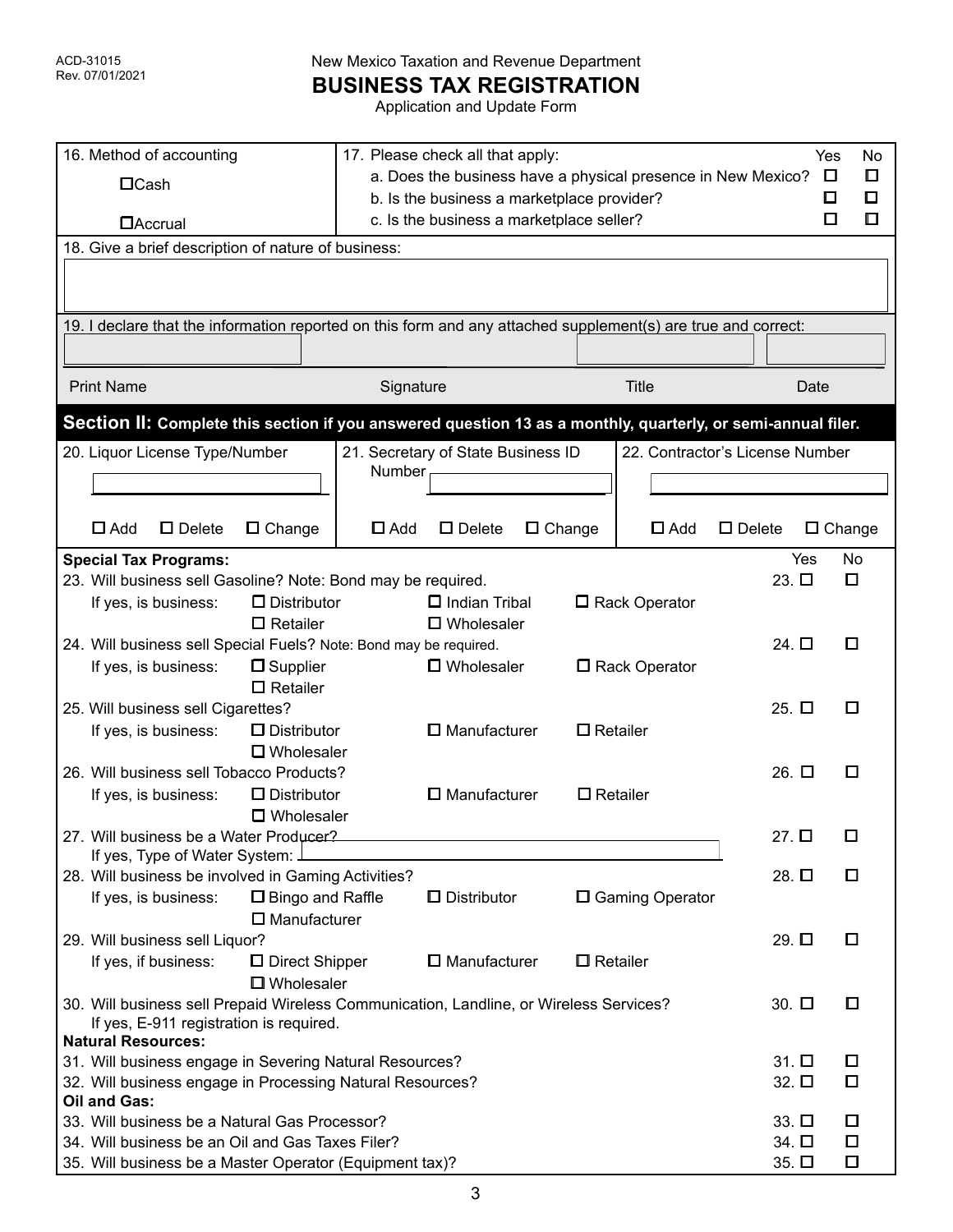**BUSINESS TAX REGISTRATION**

Application and Update Form

| 36. If applicable, provide former<br>owner's:<br>NMBTIN:                                                                                                                         | 37. Are you operating any other<br>business(es) in New Mexico? |                                                 |                           | 38. Primary type of business in NM<br>(Check all that apply) |        |                                                                |
|----------------------------------------------------------------------------------------------------------------------------------------------------------------------------------|----------------------------------------------------------------|-------------------------------------------------|---------------------------|--------------------------------------------------------------|--------|----------------------------------------------------------------|
|                                                                                                                                                                                  | $\Box$ Yes<br>$\square$ No                                     |                                                 |                           | Add                                                          | Delete |                                                                |
| <b>Business Name:</b>                                                                                                                                                            | If yes, provide:<br>NMBTIN.                                    |                                                 |                           | $\Box$                                                       | $\Box$ | Accommodation, Food<br>Services, and Drinking<br><b>Places</b> |
|                                                                                                                                                                                  | Business Name:                                                 |                                                 |                           | ◘                                                            | O      | Administrative and Sup-<br>port Services                       |
| 39. Is the business a Government Entity?                                                                                                                                         |                                                                | $\square$ Yes                                   | $\square$ No              | $\Box$                                                       | $\Box$ | Agriculture, Forestry,<br>Fishing and Hunting                  |
| 40. Is the business a Government Hospital?                                                                                                                                       |                                                                | $\Box$ Yes                                      | $\square$ No              | □                                                            | $\Box$ | Arts, Entertainment and<br><b>Recreation Management</b>        |
| 41. Is the business a Non-Profit Hospital?<br>42. Is the business a Retail Food Store?                                                                                           |                                                                | $\Box$ Yes<br>$\Box$ Yes                        | $\Box$ No<br>$\square$ No | П                                                            | О      | Construction                                                   |
| 43. Is the business a Health Care Practitioner who will deduct receipts under                                                                                                    |                                                                |                                                 |                           | ◘                                                            | □      | <b>Educational Services</b>                                    |
| Section 7-9-93 NMSA 1978?                                                                                                                                                        |                                                                | $\Box$ Yes                                      | $\Box$ No                 | о                                                            | $\Box$ | <b>Extraction of Natural</b><br>Resources                      |
| If yes, please briefly explain the type of health care services provided.                                                                                                        |                                                                |                                                 |                           | о                                                            | $\Box$ | Finance and Insurance                                          |
|                                                                                                                                                                                  |                                                                |                                                 |                           | □                                                            | ◘      | Health Care and<br>Social Assistance                           |
| Effective date (MM/DD/CCYY):                                                                                                                                                     |                                                                |                                                 |                           | П                                                            | $\Box$ | Information                                                    |
| Explain where the payments that will be deducted are coming from:                                                                                                                |                                                                |                                                 |                           | □                                                            | $\Box$ | Manufacturing                                                  |
|                                                                                                                                                                                  |                                                                |                                                 |                           | о                                                            | □      | Oil and Gas Extraction<br>and Processing                       |
| 44. Health Care Quality Surcharge: See instructions<br>Is this business a health care facility?<br>If yes, provide:                                                              |                                                                | $\Box$ Yes                                      | $\square$ No              | ◻                                                            | $\Box$ | Professional, Scientific<br>and Technical Services             |
| New Mexico Department of Health License Number                                                                                                                                   |                                                                |                                                 |                           | О                                                            | □      | Real Estate and Leasing<br>of Real Property                    |
| List the following:<br>DBA:                                                                                                                                                      |                                                                |                                                 |                           | □                                                            | ◘      | Rental and Leasing<br>of Tangible Personal<br>Property         |
| Administrator Name: L                                                                                                                                                            |                                                                |                                                 |                           | □                                                            | п      | <b>Retail Trade</b>                                            |
| Administrator Phone Number:<br><b>Administrator Email Address:</b>                                                                                                               |                                                                |                                                 |                           | $\Box$                                                       | ◻      | Transportation and<br>Warehousing                              |
| 45. Insurance Premium Tax:                                                                                                                                                       |                                                                |                                                 |                           | П                                                            | $\Box$ | <b>Utilities</b>                                               |
| Is this business licensed through the Office of the Superintendent of                                                                                                            |                                                                |                                                 |                           | ◘                                                            | $\Box$ | <b>Wholesale Trade</b>                                         |
| Insurance? $\Box$ Yes<br>$\square$ No                                                                                                                                            |                                                                |                                                 |                           | $\Box$                                                       | $\Box$ | <b>Other Services</b>                                          |
| If yes, provide:<br>National Association of Insurance Commissions (NAIC) Number:                                                                                                 |                                                                |                                                 |                           |                                                              |        |                                                                |
| Check all that apply:<br>□ Bail Bonds<br>$\Box$ Casualty<br>$\Box$ Life and Health<br>$\Box$ Property<br><b>Surplus Lines?</b><br>If yes, provide National Producer Number (NPN) | $\Box$ Vehicle                                                 | $\Box$ Risk Retention Group (RRG)<br>$\Box$ Yes | $\square$ No              |                                                              |        |                                                                |
| Check all that apply: $\Box$ Agency                                                                                                                                              | $\Box$ Agent<br>$\square$ Broker                               |                                                 |                           |                                                              |        |                                                                |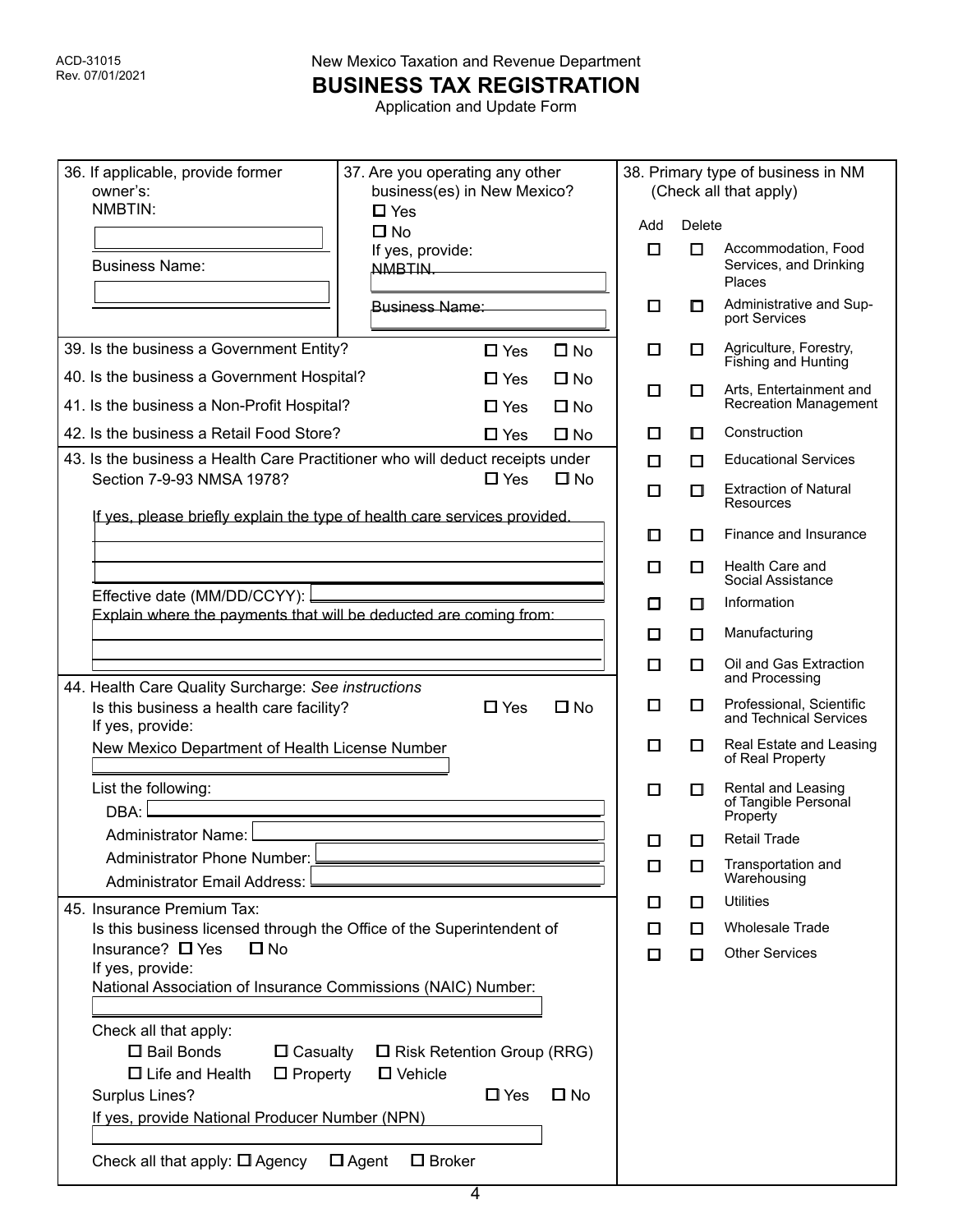**BUSINESS TAX REGISTRATION**

**Instructions** 

### **Who is required to submit ACD-31015**

This Business Tax Registration Application & Update Form is for the following tax programs: Cigarette, Compensating, E911 Service, Gaming Taxes, Gasoline, Gross Receipts, Special Fuels, Tobacco Products, Withholding, Workers Compensation Fee, Master of Operations, Natural Gas, Resources, Severance, Special Fuels, Tobacco Products, Telecommunications Relay Service, and Water Producer. Registration is required by New Mexico Statute, Section 7-1-12 NMSA 1978. Supplemental information and general instructions on reporting will be provided to you.

Should you need assistance completing this application, please contact the Department:

Phone:1-866-285-2996 E-mail: [Business.Reg@state.nm.us](mailto:Business.Reg@state.nm.us)

Once the completed forms and attachments have been reviewed and processed a registration certificate will be mailed to the address provided.

### **New Applications**

Please complete the form in full. All attachments must contain the business name. Mark questions which do not apply with n/a (not applicable).

Provide completed pages 1 through 3 to the:

NM Taxation and Revenue Department, Attn: Compliance Registration Unit, PO Box 8485, Albuquerque, NM 87198 .

### **Apply for a Business Tax ID Online**

You can apply for a New Mexico Business Tax Identification Number (NMBTIN) online using the Departments website, Taxpayer Access Point (TAP) <https://tap.state.nm.us>. From the TAP homepage, under **Businesses** select Apply for a New Mexico Business Tax ID. Follow the steps to complete the business registration.

### **Updating Business Registration**

If this is an update to an existing registration, answer questions 1 through 4 and then any additional fields where changes are being made.

# **Forms and Instructions**

The Department provides all forms and instructions on the **Forms & Publications** page for all tax programs, [https://](https://www.tax.newmexico.gov/forms-publications/) [www.tax.newmexico.gov/forms-publications/\)](https://www.tax.newmexico.gov/forms-publications/).

If you wish to recieve the semi-annual Gross Receipts Tax forms and instructions*, GRT Filer's Kit*, please check the box on 11 of the Business Tax Registration. If you need forms mailed to you, please call the Department's call center at: 1-866-285-2996.

#### **Line Instructions**

### **Section I**

- 1. Enter business name of the entity. If business name is an individual's name, enter first name, middle initial, and last name.
- 2. Please mark the appropriate box indicating if this is a new registration or an update to an existing registration. **Note:** If updating existing registration provide the NMB-TIN and Date Issued at the top of page 1 in the space provided.
- 3. If entity operates under a different name than the business name, list the name the business is "doing business as" (DBA).
- 4. Enter Federal ID Number (FEIN), Social Security Number (SSN), or Individual Taxpayer Identification Number (ITIN).
- 5. Enter the business telephone number.
- 6. Enter a cell phone contact number for the business.
- 7. Enter business e-mail address.
- 8. Check the type of ownership for the business you are registering (choose only one). If the entity type has changed, the ID must be closed and a new registration must be completed for the new entity type. If non-profit, please include letter of determination from the IRS.
- 9. Enter the address at which the business will receive mail from the Department (registration certificate, etc.).
- 10. Specify the physical location address of the business. (Not a PO Box). If you have multiple locations, please attach an additional sheet.
- 11. Specify the tax program(s) you wish to change the business registration status for 12a and 12b. Each of these tax programs have Forms and Instructions please see the instructions for more detailed information.

a) Compensating Tax- is an excise tax imposed on persons using property or services in New Mexico as derived in Section 7-9-7 NMSA.

b) Corporate Income and Franchise Tax- is imposed on every corporation and unitary group of corporations with income from activities of sources in New Mexico with a Federal filing requirement.

c) Gross Receipts Tax- is imposed on persons engaged in business in New Mexico for the privilege of doing business in New Mexico.

d) Governmental Gross Receipts Tax- is imposed on the receipts of New Mexico state and local government agencies, institutions, instrumentality or political subdivision for the privilege of engaging in certain activities.

e) Interstate Telecommunications Gross Receipts Taxis imposed on persons engaged in business in New Mexico for the privilege of doing business of providing interstate telecommunication service in New Mexico.

f) Leased Vehicle Gross Receipts Tax and Surcharge- is imposed in addition to gross receipts tax on the receipts of a lessor of automobiles.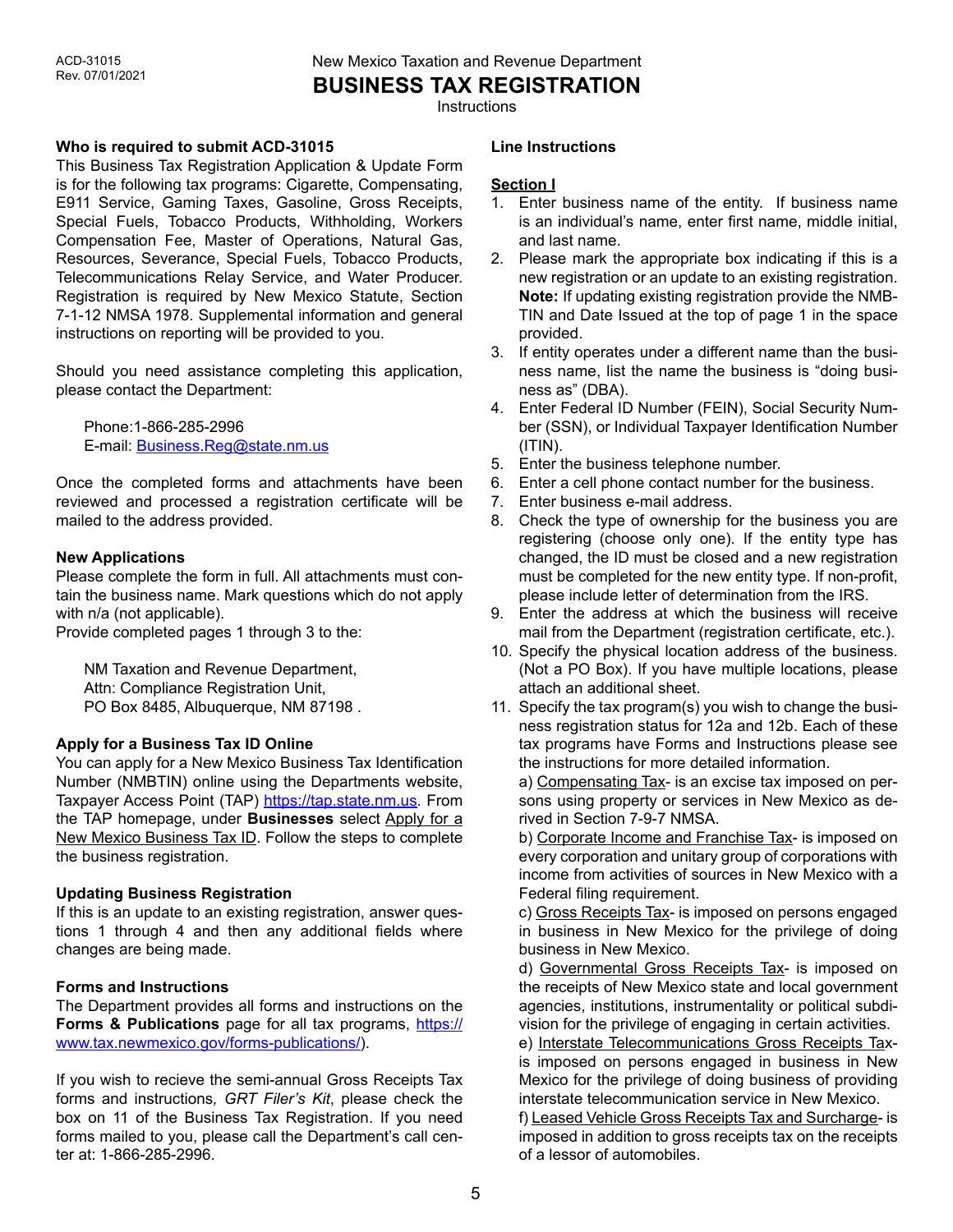New Mexico Taxation and Revenue Department **BUSINESS TAX REGISTRATION**

**Instructions** 

g) Non-wage Withholding Tax- is imposed on individuals who withhold New Mexico withholding tax from payments for pension and annuities, gambling winnings, or some other purpose that does not include wages paid to employees.

h) Wage Withholding Tax- is imposed on employers who withhold New Mexico tax from their employees.

i) Weight Distance Tax- is imposed on registrants, owners, and operators of most motor vehicles having a declared gross weight or gross vehicle weight over 26,000 pounds and using highways in New Mexico.

j) Workers' Compensation Fee- is imposed on every employer who is covered by the Workers' Compensation Act, whether by requirement or election.

12. a) Enter the date you initially derived receipts from performing services, selling property in New Mexico or leasing property employed in New Mexico; or the date you anticipate deriving such receipts; or the period in which the taxable event occurs. Enter month, day and year.

b) Enter the date business will close if you check TEM-PORARY or SPECIAL EVENT on filing status in box 13. If closing a business, request a Letter of Good Standing or a Certificate of No Tax Due.

13. Filing status: Please select the appropriate filing status for reporting, submitting and paying the business's combined gross receipts, compensating and withholding taxes.

a) Monthly - due by the 25th of the following month if combined taxes due average more than \$200 per month, or if you wish to file monthly regardless of the amount due.

b) Quarterly – due by the 25th of the month following the end of the quarter if combined taxes due for the quarter are less than \$600 or an average of less than \$200 per month in the quarter. Quarters are January - March; April - June; July - September; October - December.

c) Semiannually – due by the 25th of the month following the end of the 6-month period if combined taxes due are less than \$1,200 for the semiannual period or an average less than \$200 per month for the 6-month period. Semiannual periods are January - June; July – December.

d) Seasonal – indicate month(s) for which you will be filing. The month in which the business files must be a period in which the registration is active.

e) Temporary – enter close date on # 12b. The month in which the business files must be a period in which the registration is active.

f) Special event – enter close date on # 12b. The month in which the business files must be a period in which the registration is active.

g) Casual- due by the 25th of the following month if relevant business activity has occurred and the taxpayer has an obligation to report it to TRD. **Note:** Filing stattus is for non-profits and Compensating Tax only.

14. a) Indicate whether or not you will have 3 or more employees in New Mexico.

b) Indicate whether the business is a construction contractor.

c) Indicate whether or not you will be required to pay the Workers' Compensation fee to New Mexico. Every employer who is covered by the Workers' Compensation Act, whether by requirement or election must file and pay the assessment fee and file form RPD-41054 Workers' Compensation Fee Form (WC-1). For more information contact the Workers' Compensation Administration at (505) 841-6000 or [https://workerscomp.](https://workerscomp.nm.gov) [nm.gov](https://workerscomp.nm.gov).

- 15. Required: Enter the Social Security Number (SSN) or Individual Tax Identification Number (ITIN) for individuals; Name and Title, Address, Phone #, and E-mail address for all Owners, Partners, Corporate Officers, Association Members, Shareholders, Managers, Officers, General Partners, and Proprietors. This information is required. Attached additional pages if necessary.
- 16. Check the method of accounting used by the business. a) Cash - report all cash and other consideration received but exclude any sales on account (charge sales) until payment is received.

b) Accrual - report all sales transactions, including cash sales and sales on account (charge sales) but exclude cash received on payment of accounts receivable.

17. a) Indicate if the business has physical presence in New Mexico.

b) Indicate if the business is a marketplace provider, meaning a person who facilitates the sale, lease or license of tangible personal property or services or license for use of real property on a marketplace seller's behalf, or on the marketplace provider's own behalf by listing or advertising the sale, or collecting payment from the customer and transmitting payment to the seller. c) Indicate if the business is a marketplace seller, meaning a person who sells, leases or licenses tangible personal property or services or licenses the use of real property through a marketplace provider.

- 18. Briefly describe the nature of the type(s) of business in which you will be engaging.
- 19. The application should be signed by an Owner, Partner, Corporate Officer, Association Member, Shareholder, or Authorized Representative.

# **Section II:**

# **Complete this section if you answered question 13 as a monthly, quarterly, or semi-annual filer.**

- 20. If applicable, provide your Liquor License Type and Number assigned by the Alcohol and Gaming Division
- 21. If applicable, provide your Secretary of State Business ID Number. They may be contacted at [www.sos.state.](http://www.sos.state.nm.us)